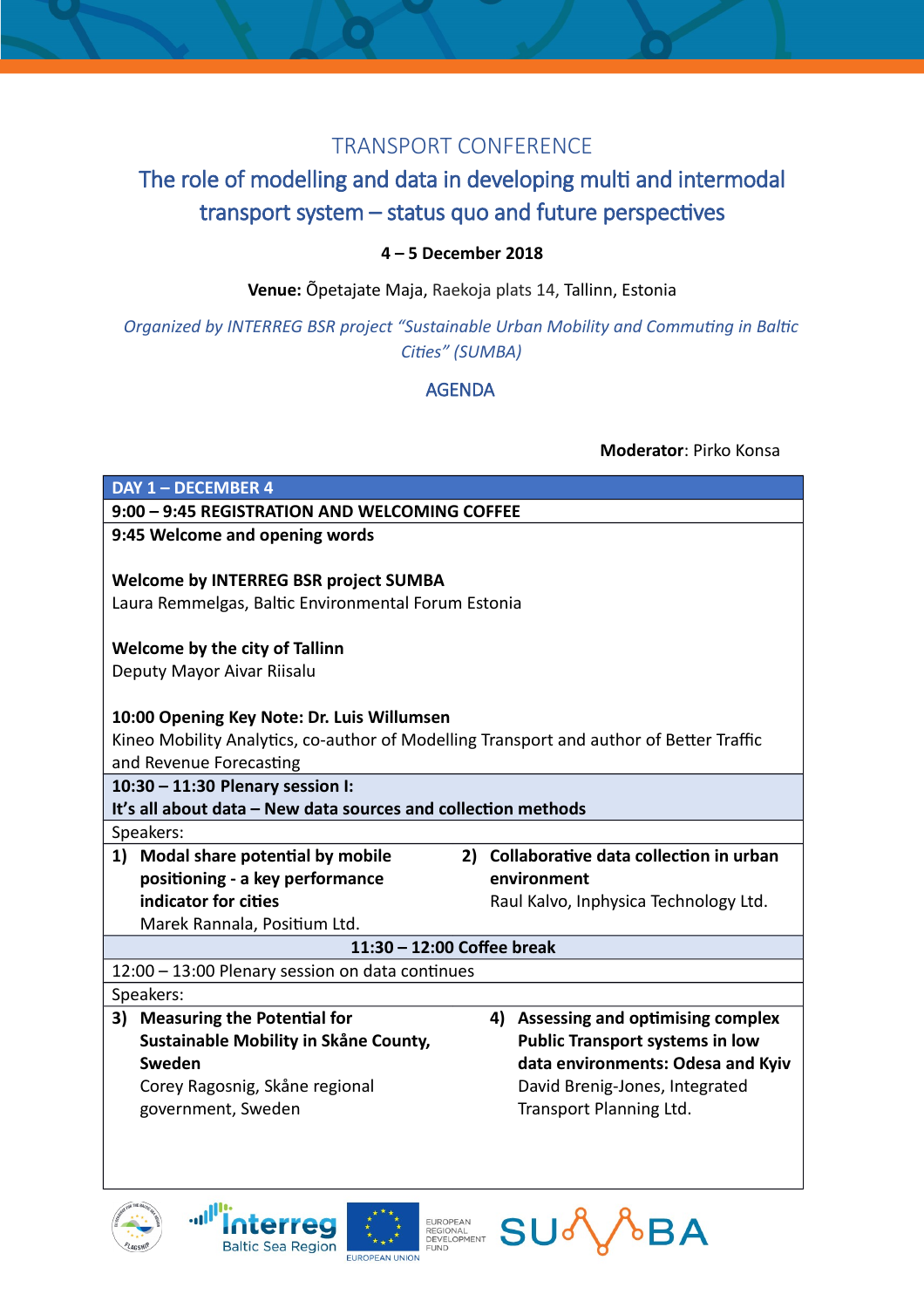| 13:00 - 14:00 LUNCH                                                                              |                                                                                   |  |                                                                                                                          |  |
|--------------------------------------------------------------------------------------------------|-----------------------------------------------------------------------------------|--|--------------------------------------------------------------------------------------------------------------------------|--|
| 14:00 - 16:00 Plenary session II:                                                                |                                                                                   |  |                                                                                                                          |  |
| Learning from international experience - Building and using transport models for cities          |                                                                                   |  |                                                                                                                          |  |
| and agglomeration areas                                                                          |                                                                                   |  |                                                                                                                          |  |
| Speakers:                                                                                        |                                                                                   |  |                                                                                                                          |  |
|                                                                                                  | 1) The Multilevel Transport System Model                                          |  | 3) Mobility in Tallinn and Harju County                                                                                  |  |
|                                                                                                  | of Gdynia - support tool into SUMP                                                |  | Jaagup Ainsalu, Tallinn Transport                                                                                        |  |
|                                                                                                  | process. Dr. Romanika Okraszewska,                                                |  | Department and Pirko Konsa, SUMP                                                                                         |  |
|                                                                                                  | <b>Gdansk University of Technology, Poland</b>                                    |  | project manager                                                                                                          |  |
| 2)                                                                                               | Considering crowding in public                                                    |  | 4) The BVG model of Berlin $-$ a glimpse                                                                                 |  |
|                                                                                                  | transport appraisal                                                               |  | into the machine room                                                                                                    |  |
|                                                                                                  | Jens West, HSL Helsinki Region                                                    |  | Stefan Geier, Berliner Verkehrsbetriebe                                                                                  |  |
|                                                                                                  | Transport                                                                         |  | (BVG)                                                                                                                    |  |
|                                                                                                  |                                                                                   |  |                                                                                                                          |  |
| 16:00 - 16:30 Coffee break and poster session                                                    |                                                                                   |  |                                                                                                                          |  |
| 16:30 – 17:30 Plenary session on cities' examples continues                                      |                                                                                   |  |                                                                                                                          |  |
| 5)                                                                                               | Using mobility and GPS data for<br>planning<br>Jaanus Tamm, Tartu City Government |  | 6) An efficient approach for modelling<br>public transport - The model for<br>the Hamburg's public transport<br>operator |  |
|                                                                                                  |                                                                                   |  | Müller,<br><b>Berlin</b><br>Siegurd<br><b>VMZ</b><br>Betreibergesellschaft mbH                                           |  |
|                                                                                                  | 17:30 - 18:30 Plenary session III:                                                |  |                                                                                                                          |  |
|                                                                                                  | The world beyond commercial software - Open source modelling tools                |  |                                                                                                                          |  |
|                                                                                                  | Speakers:                                                                         |  |                                                                                                                          |  |
|                                                                                                  | 1) Accessibility measures for analyzing a                                         |  | 2) Traffic Simulation with SUMO                                                                                          |  |
|                                                                                                  | transport system                                                                  |  | Jakob Erdmann, German Aerospace                                                                                          |  |
|                                                                                                  | Daniel Krajzewicz, German Aerospace                                               |  | Centre (DLR), Institute of Transportation                                                                                |  |
|                                                                                                  | Centre (DLR), Institute of Transportation<br>Systems                              |  | Systems                                                                                                                  |  |
| 18:30 Reception dinner at the conference venue<br><b>Organized by INTERREG BSR project SUMBA</b> |                                                                                   |  |                                                                                                                          |  |